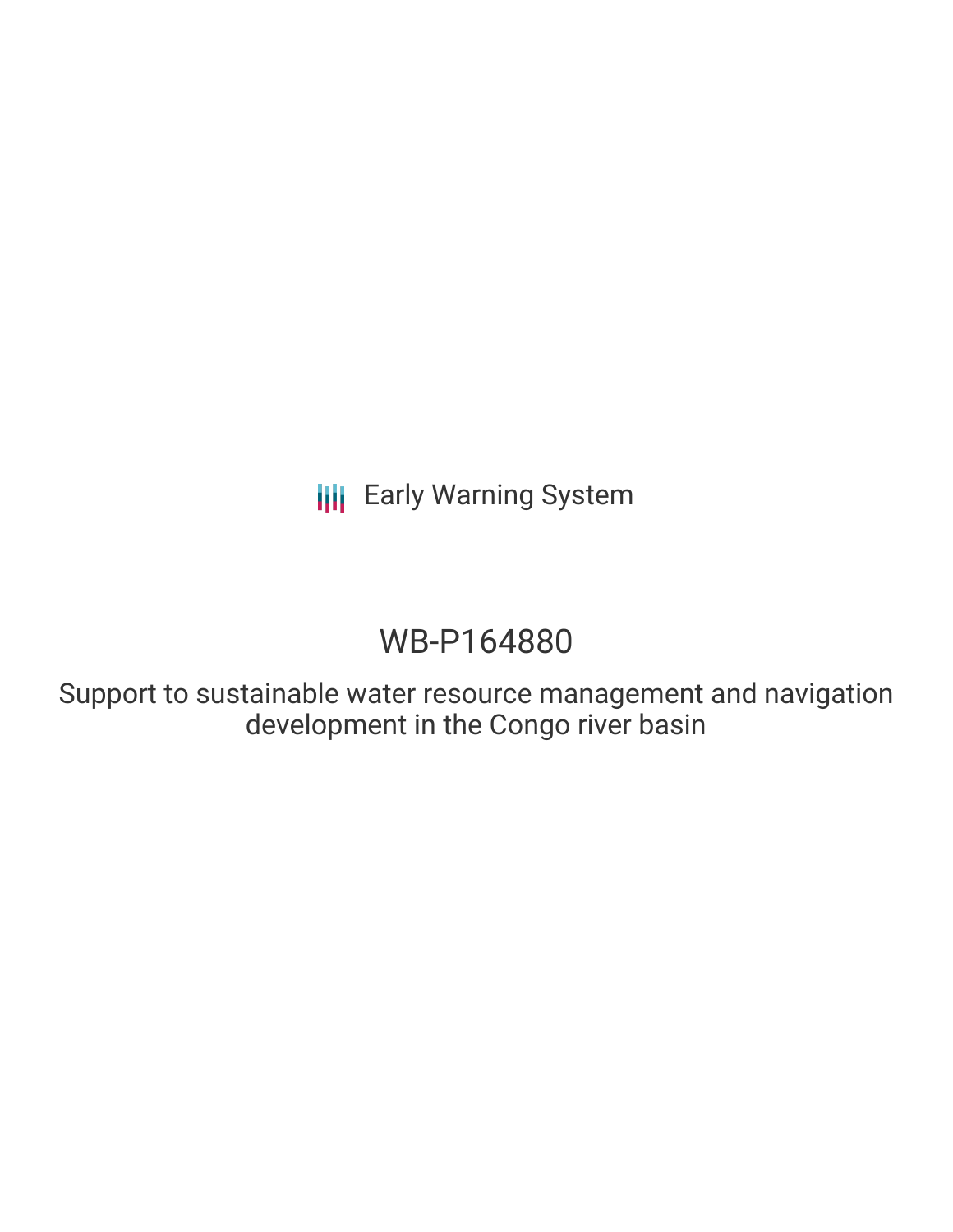



Support to sustainable water resource management and navigation development in the Congo river basin

#### **Quick Facts**

| <b>Countries</b>               | Central African Republic |
|--------------------------------|--------------------------|
| <b>Financial Institutions</b>  | World Bank (WB)          |
| <b>Status</b>                  | Proposed                 |
| <b>Bank Risk Rating</b>        | A                        |
| <b>Borrower</b>                | Central African Republic |
| <b>Sectors</b>                 | Water and Sanitation     |
| <b>Investment Amount (USD)</b> | \$105.00 million         |
| <b>Project Cost (USD)</b>      | \$105.00 million         |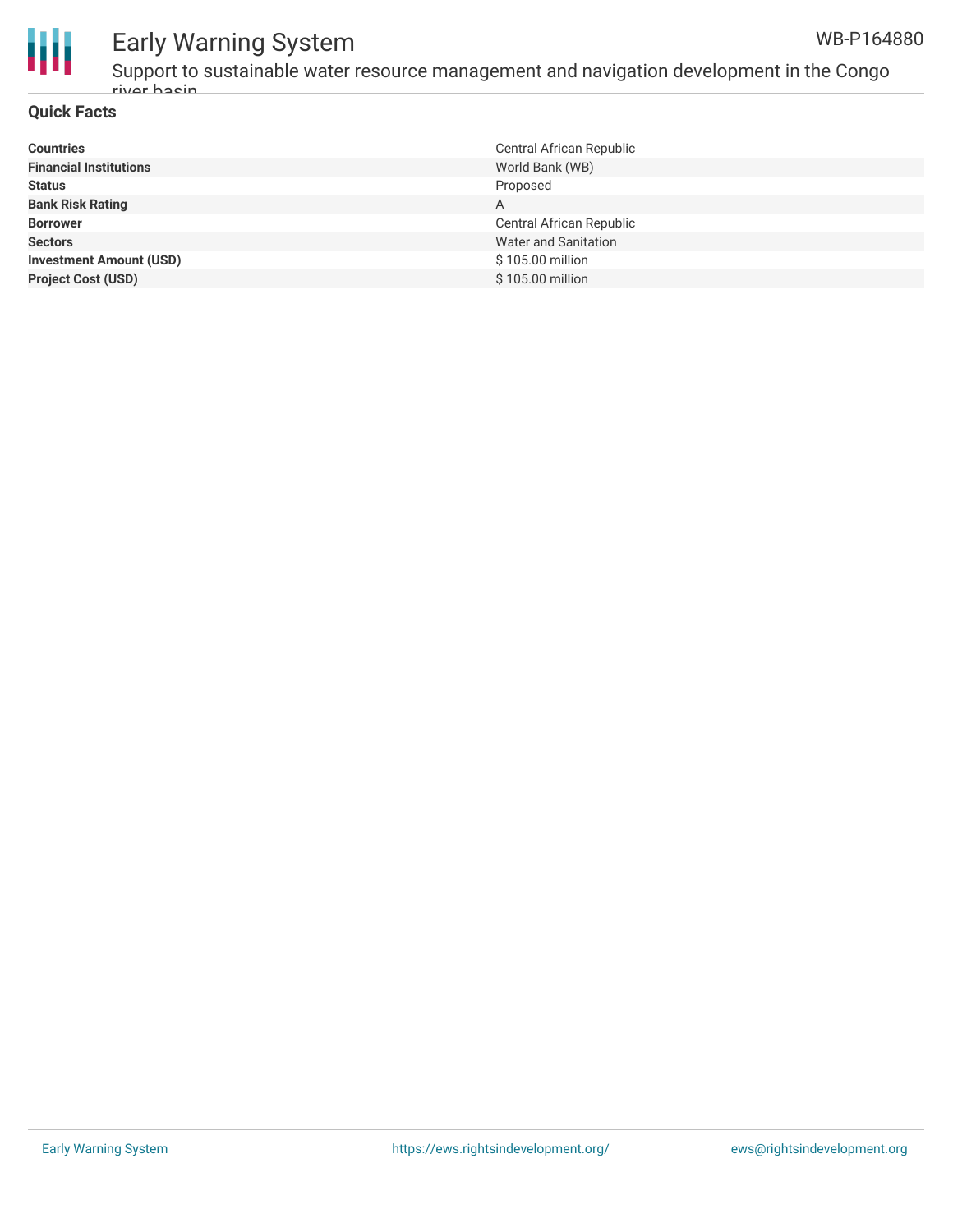



Support to sustainable water resource management and navigation development in the Congo river basin

#### **Project Description**

No project information available at the time of disclosure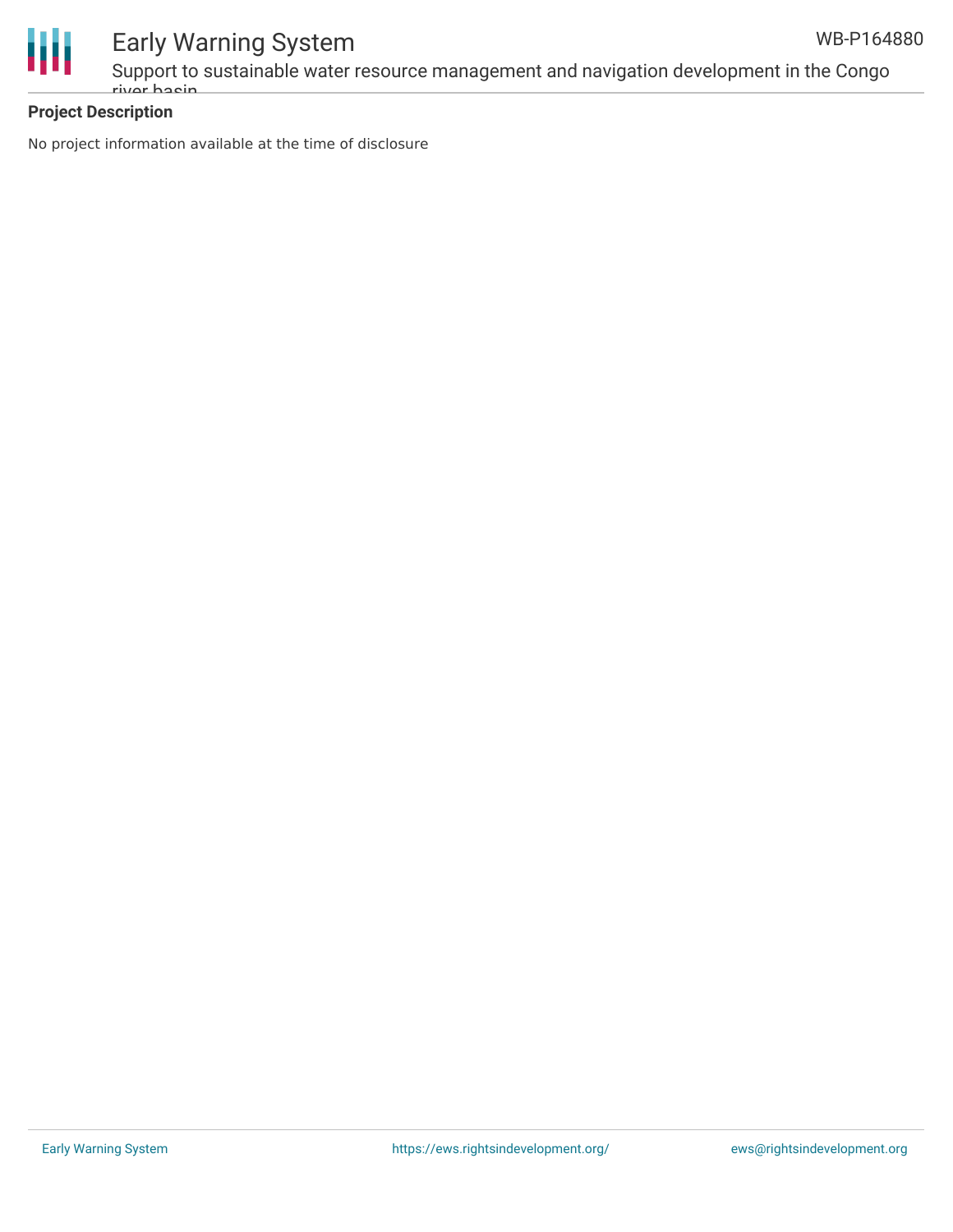



Support to sustainable water resource management and navigation development in the Congo river basin

#### **Investment Description**

World Bank (WB)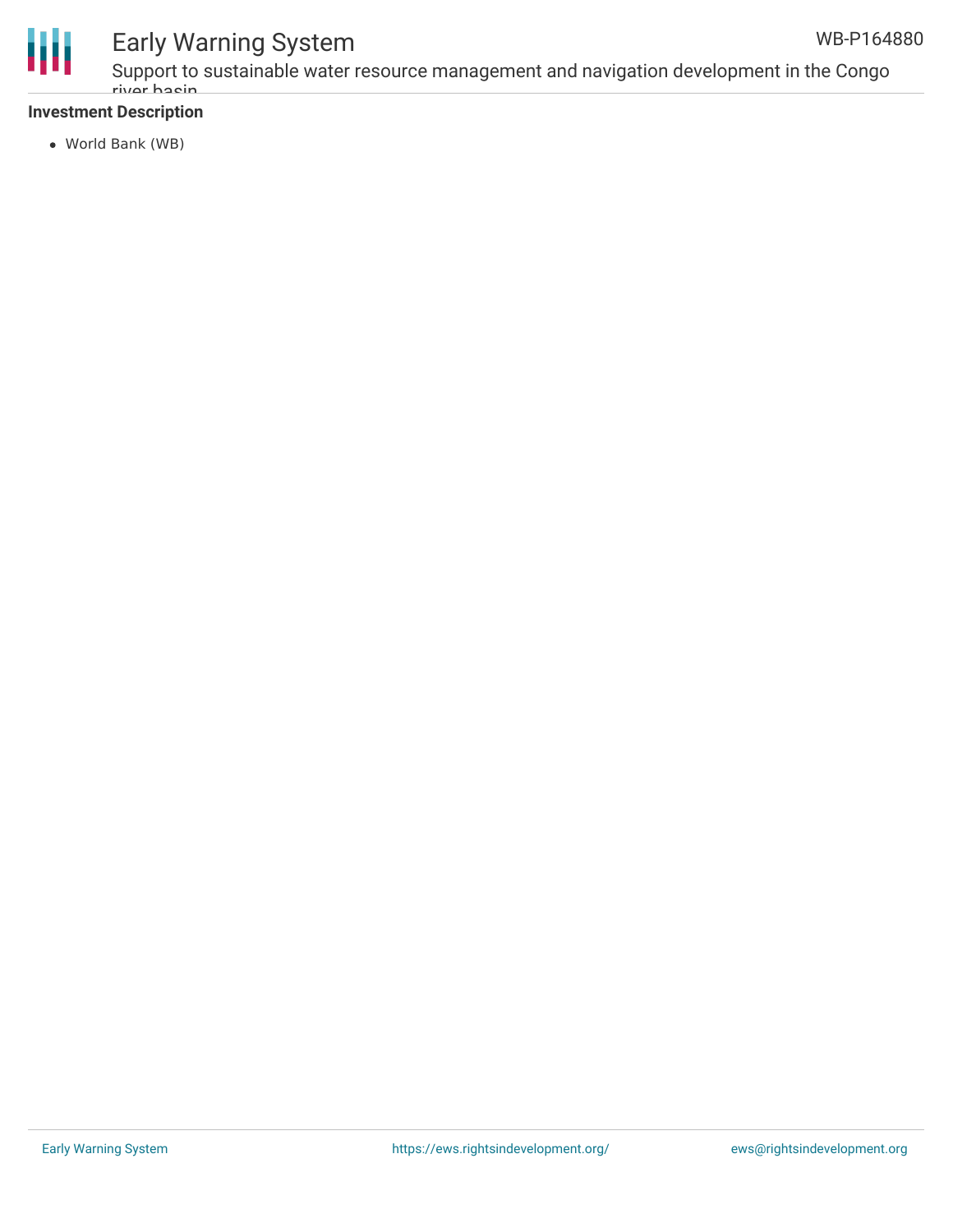

Support to sustainable water resource management and navigation development in the Congo rivor hacin

#### **Contact Information**

No contact information provided at the time of disclosure

ACCOUNTABILITY MECHANISM OF WORLD BANK

The World Bank Inspection Panel is the independent complaint mechanism and fact-finding body for people who believe they are likely to be, or have been, adversely affected by a World Bank-financed project. If you submit a complaint to the Inspection Panel, they may investigate to assess whether the World Bank is following its own policies and procedures for preventing harm to people or the environment. You can contact the Inspection Panel or submit a complaint by emailing ipanel@worldbank.org. You can learn more about the Inspection Panel and how to file a complaint at: http://ewebapps.worldbank.org/apps/ip/Pages/Home.aspx.